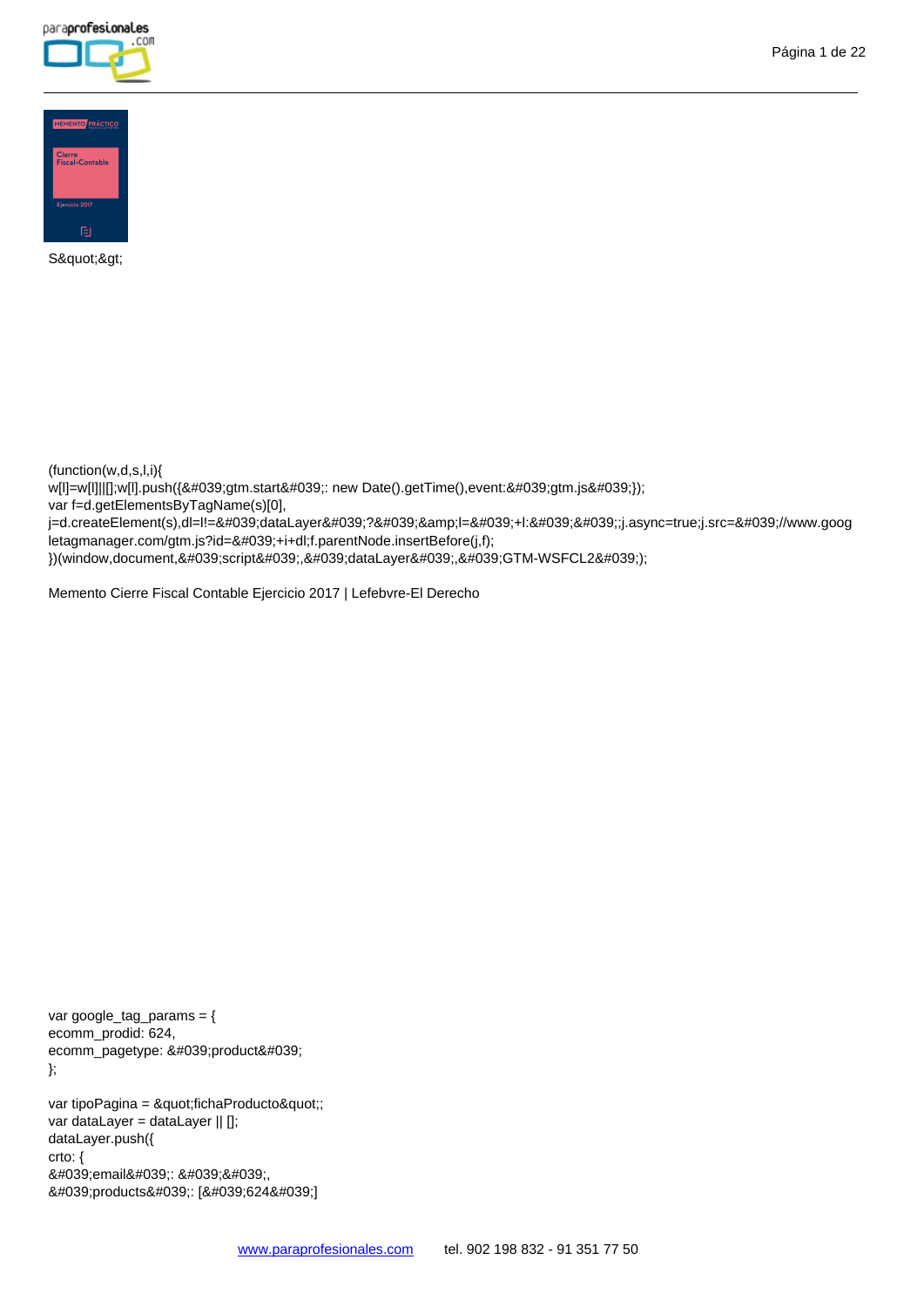} });

91 210 80 00 - 902 44 33 55

Lefebvre-El Derecho. Editorial de libros jurídicos.

Iniciar sesión

Acceder a QMemento

¡Nuevo!

Acceder a QMemento

Ya puedes acceder a QMemento, Actum y Formularios desde el menú superior.

OK

Gracias, no volver a mostrar este mensaje.

## Extras Mementos

0

function mobilecheck (){

var check = false;

(function(a){if(/(android|bb\d+|meego).+mobile|avantgo|bada\/|blackberry|blazer|compal|elaine|fennec|hiptop|iemobile|ip(hone|od)|i ris|kindle|lge |maemo|midp|mmp|mobile.+firefox|netfront|opera m(ob|in)i|palm(

os)?|phone|p(ixi|re)\/|plucker|pocket|psp|series(4|6)0|symbian|treo|up\.(browser|link)|vodafone|wap|windows

ce|xda|xiino/i.test(a)||/1207|6310|6590|3gso|4thp|50[1-6]i|770s|802s|a

wa|abac|ac(er|oo|s\-)|ai(ko|rn)|al(av|ca|co)|amoi|an(ex|ny|yw)|aptu|ar(ch|go)|as(te|us)|attw|au(di|\-m|r |s

)|avan|be(ck|ll|nq)|bi(lb|rd)|bl(ac|az)|br(e|v)w|bumb|bw\-(n|u)|c55\/|capi|ccwa|cdm\-|cell|chtm|cldc|cmd\-|co(mp|nd)|craw|da(it|ll|ng)| dbte|dc\-s|devi|dica|dmob|do(c|p)o|ds(12|\-d)|el(49|ai)|em(l2|ul)|er(ic|k0)|esl8|ez([4-7]0|os|wa|ze)|fetc|fly(\-|\_)|g1

u|g560|gene|gf\-5|g\-mo|go(\.w|od)|gr(ad|un)|haie|hcit|hd\-(m|p|t)|hei\-|hi(pt|ta)|hp( i|ip)|hs\-c|ht(c(\-|

|\_|a|g|p|s|t)|tp)|hu(aw|tc)|i\-(20|go|ma)|i230|iac( |\-|\/)|ibro|idea|ig01|ikom|im1k|inno|ipaq|iris|ja(t|v)a|jbro|jemu|jigs|kddi|keji|kgt( |\/)|klon|kpt |kwc\-|kyo(c|k)|le(no|xi)|lg(

g|\/(k|l|u)|50|54|\-[a-w])|libw|lynx|m1\-w|m3ga|m50\/|ma(te|ui|xo)|mc(01|21|ca)|m\-cr|me(rc|ri)|mi(o8|oa|ts)|mmef|mo(01|02|bi|de|do|t (\-| |o|v)|zz)|mt(50|p1|v

)|mwbp|mywa|n10[0-2]|n20[2-3]|n30(0|2)|n50(0|2|5)|n7(0(0|1)|10)|ne((c|m)\-|on|tf|wf|wg|wt)|nok(6|i)|nzph|o2im|op(ti|wv)|oran|owg1|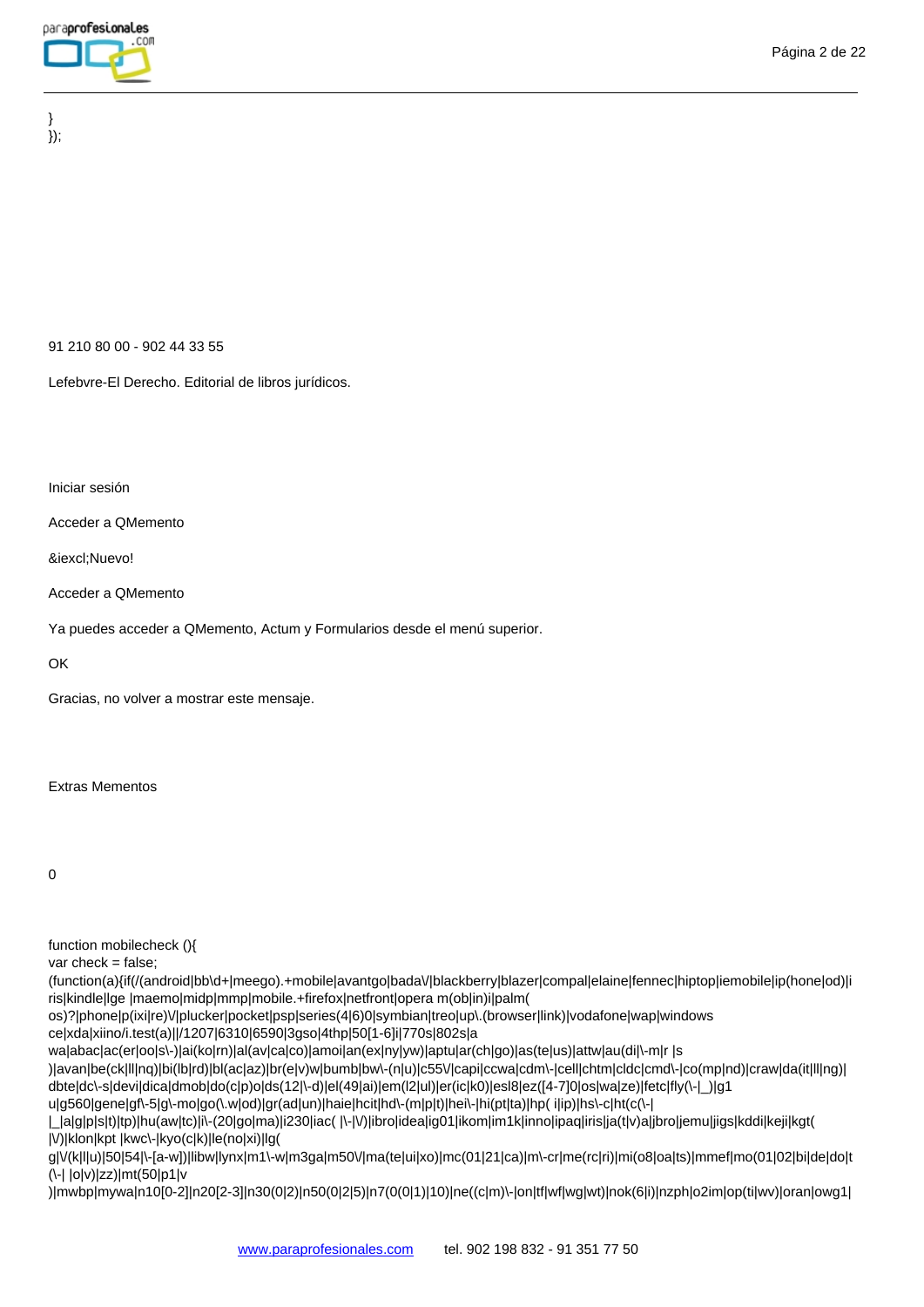

p800|pan(a|d|t)|pdxg|pg(13|\-([1-8]|c))|phil|pire|pl(ay|uc)|pn\-2|po(ck|rt|se)|prox|psio|pt\-g|qa\-a|qc(07|12|21|32|60|\-[2-7]|i\-)|qtek|r3 80|r600|raks|rim9|ro(ve|zo)|s55\/|sa(ge|ma|mm|ms|ny|va)|sc(01|h\-|oo|p\-)|sdk\/|se(c(\-|0|1)|47|mc|nd|ri)|sgh\-|shar|sie(\-|m)|sk\-0|sl (45|id)|sm(al|ar|b3|it|t5)|so(ft|ny)|sp(01|h\-|v\-|v )|sy(01|mb)|t2(18|50)|t6(00|10|18)|ta(gt|lk)|tcl\-|tdg\-|tel(i|m)|tim\-|t\-mo|to(pl|sh)|ts(70|m\-|m3|m5)|tx\-9|up(\.b|g1|si)|utst|v400|v750|v eri|vi(rg|te)|vk(40|5[0-3]|\-v)|vm40|voda|vulc|vx(52|53|60|61|70|80|81|83|85|98)|w3c(\-| )|webc|whit|wi(g |nc|nw)|wmlb|wonu|x700|yas\-|your|zeto|zte\-/i.test(a.substr(0,4))) check = true;})(navigator.userAgent||navigator.vendor||window.opera); return check; } function createCookie (name,value,days) { var expires  $=$  " "; if (days) { var date =  $new$  Date(); date.setTime(date.getTime()+(days\*24\*60\*60\*1000)); var expires = "; expires="+date.toGMTString(); }  $document.cookie = name+":=" +value+expires+"$  path=/\; } function getCookie (name) { var value =  $&$ auot::  $&$ auot: + document.cookie.  $parts = value.split($  & quot:: & quot: + name + & quot: = & quot: ), cookieContent = false; if (parts.length  $==$  2){  $\text{cookieContent} = \text{parts.pop}().\text{split}(\&\text{quot};\&\&\text{quot};).$ cookieContent = unescape(cookieContent); //cookieContent = JSON.parse(cookieContent); } return cookieContent; } function ocultarAlerta (){ \$('#alertaNovedadQMemento').hide();  $$(8#039;#alertaNovedadQMemento').remove();$ } jQuery( document ).ready(function() { \$('#alertaNovedadQMemento .cerrar').click (function (e){ e.preventDefault (); if (jQuery(this).hasClass ('definitivo')){ createCookie ('efl\_adv\_qmemento', 'accepted', 120); } else{ createCookie (&#039:efl\_adv\_gmemento&#039:, &#039:accepted&#039:); } ocultarAlerta (); }); if (!mobilecheck ()){ if (!getCookie ('efl\_adv\_qmemento')){  $$(8#039: #alertaNovedadQMemento').show()$ var tmp = setTimeout (ocultarAlerta, 30000); } } else{ ocultarAlerta (); } });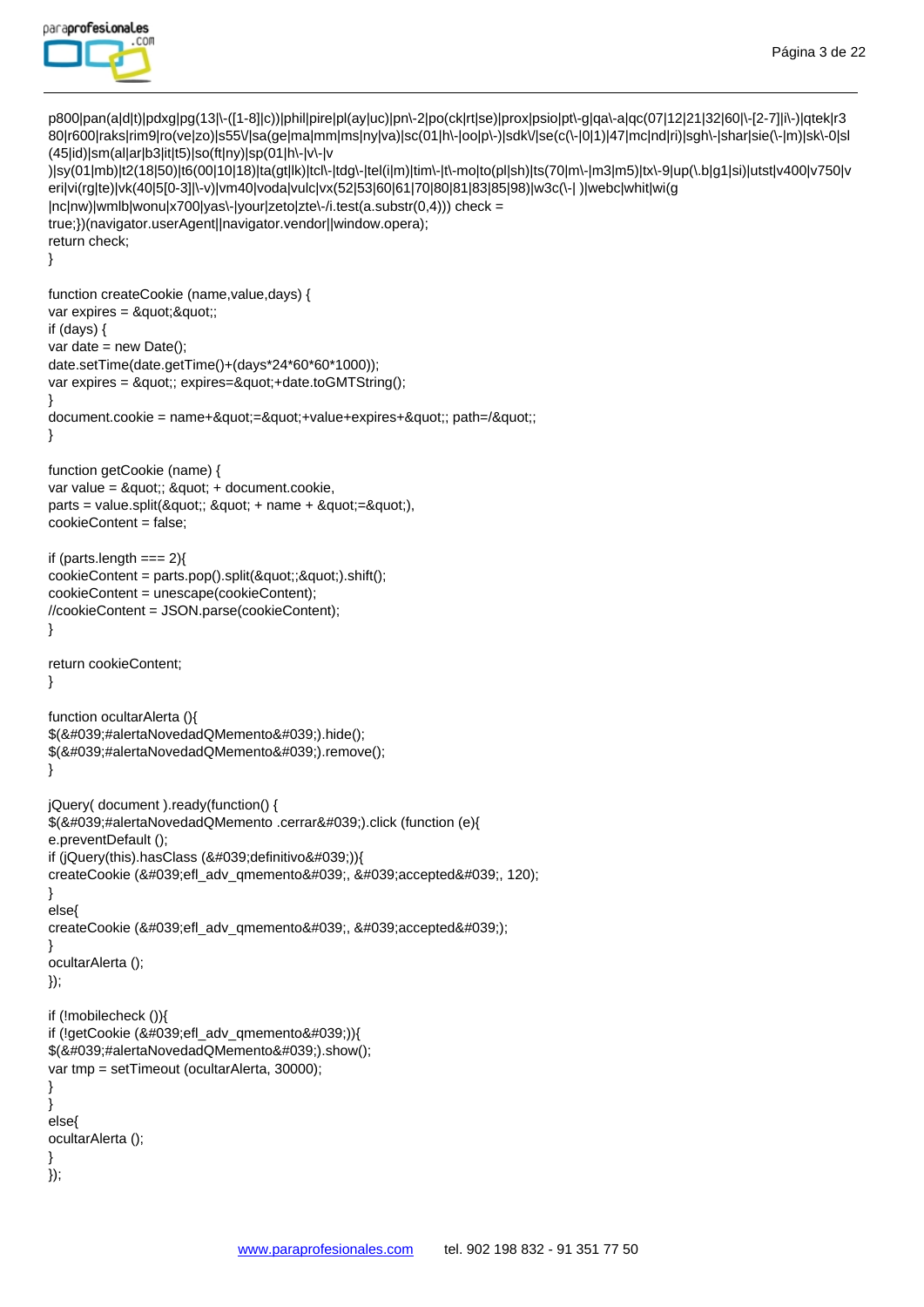

Término a buscar

Save

Mostrar menú

Mementos

Catálogo de Publicaciones

QMemento

**QMementix** 

Bases de Datos Jurídicas

eBooks Gratuitos

Formación

Gestión de Despachos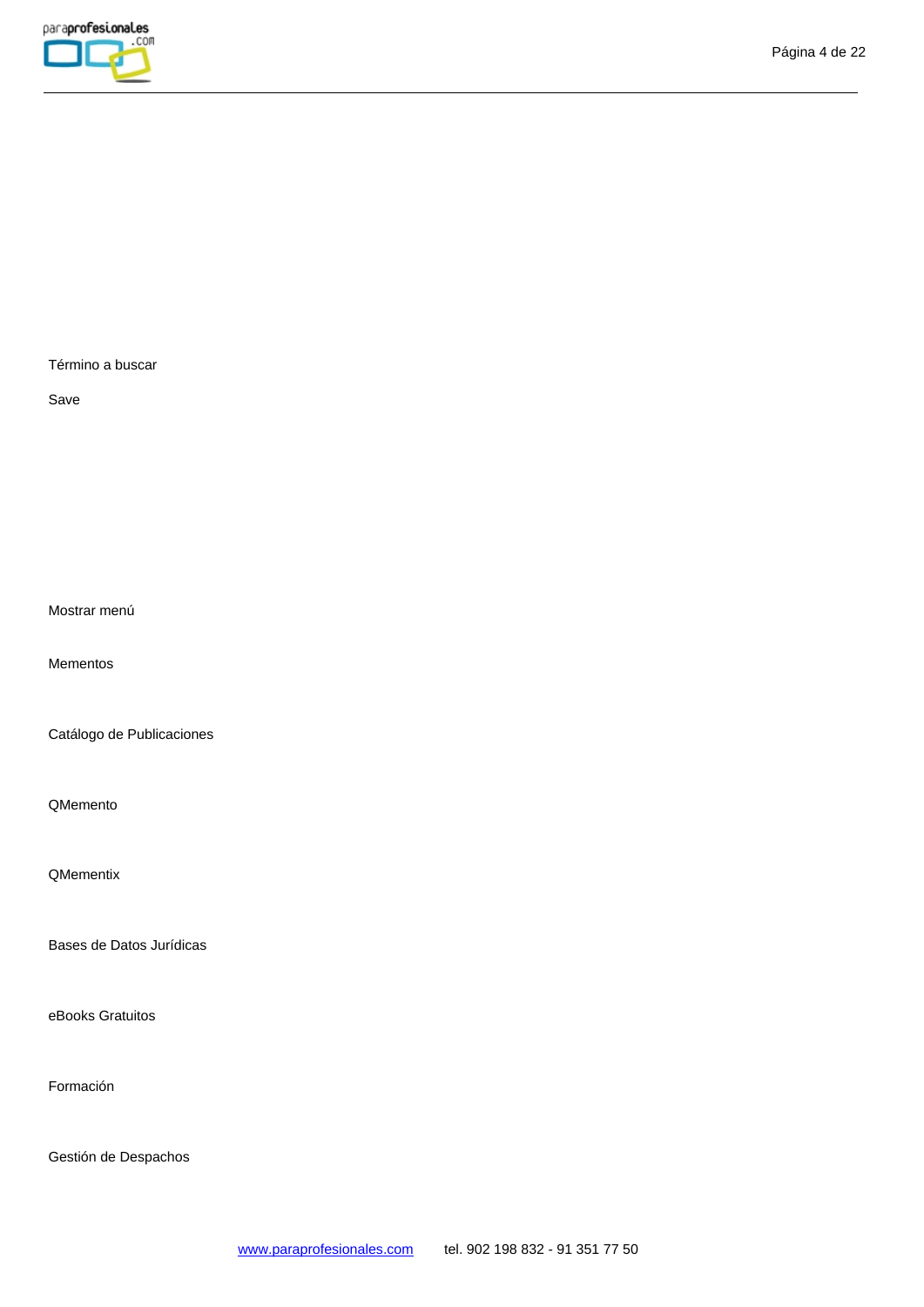

## Mementos en Móviles

ADN

Actualidad Mementos

Revistas Jurídicas

Extras Mementos

91 210 80 00 - 902 44 33 55

Lefebvre-El Derecho. Editorial de libros jurídicos.

Iniciar sesión

Acceder a QMemento

¡Nuevo!

Acceder a QMemento

Ya puedes acceder a QMemento, Actum y Formularios desde el menú superior.

**OK** 

Gracias, no volver a mostrar este mensaje.

Extras Mementos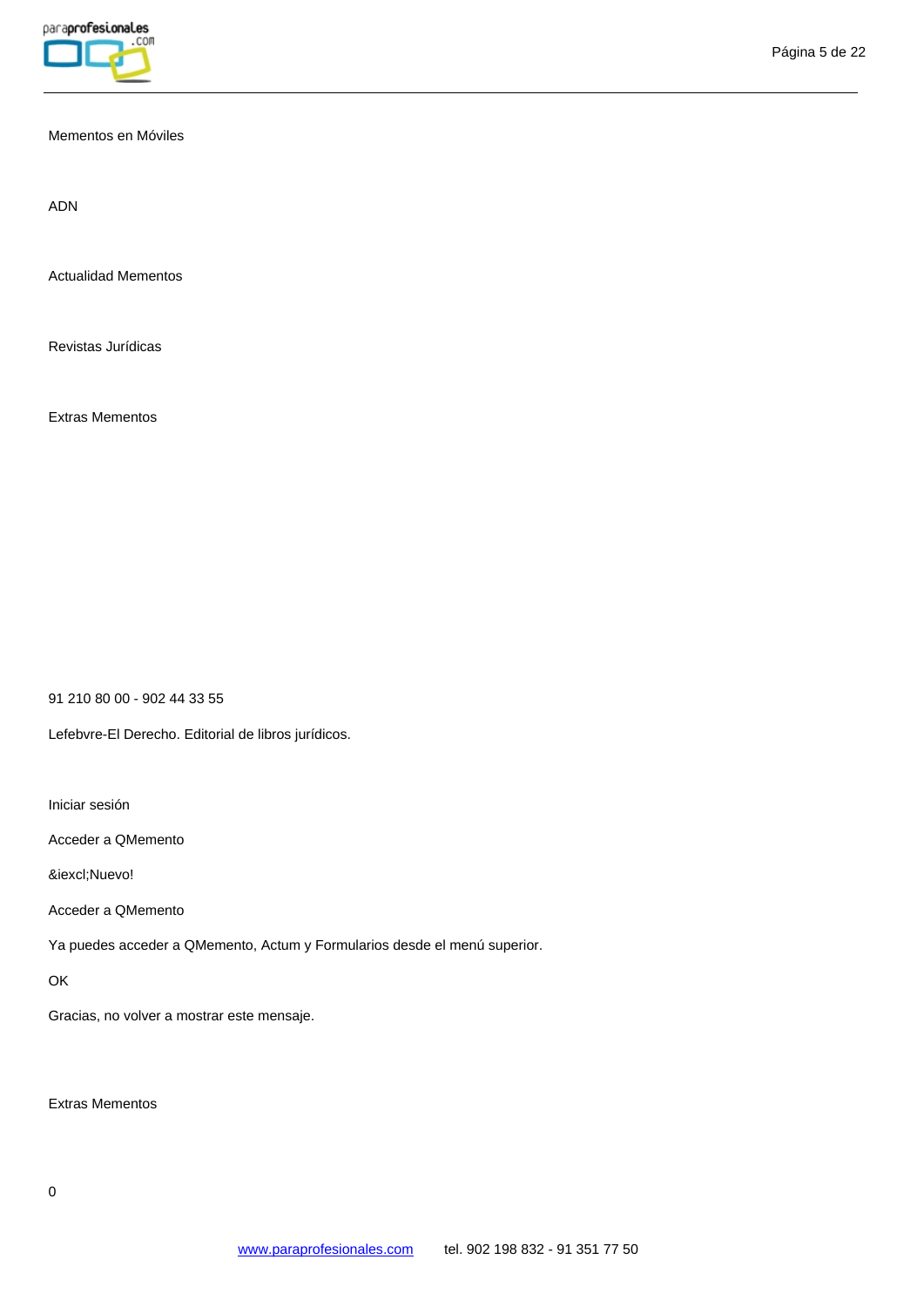

```
function mobilecheck (){
```
var check = false;

```
(function(a){if(/(android|bb\d+|meego).+mobile|avantgo|bada\/|blackberry|blazer|compal|elaine|fennec|hiptop|iemobile|ip(hone|od)|i
ris|kindle|lge |maemo|midp|mmp|mobile.+firefox|netfront|opera m(ob|in)i|palm(
```
os)?|phone|p(ixi|re)\/|plucker|pocket|psp|series(4|6)0|symbian|treo|up\.(browser|link)|vodafone|wap|windows

ce|xda|xiino/i.test(a)||/1207|6310|6590|3gso|4thp|50[1-6]i|770s|802s|a

wa|abac|ac(er|oo|s\-)|ai(ko|rn)|al(av|ca|co)|amoi|an(ex|ny|yw)|aptu|ar(ch|go)|as(te|us)|attw|au(di|\-m|r |s

)|avan|be(ck|ll|nq)|bi(lb|rd)|bl(ac|az)|br(e|v)w|bumb|bw\-(n|u)|c55\/|capi|ccwa|cdm\-|cell|chtm|cldc|cmd\-|co(mp|nd)|craw|da(it|ll|ng)|

dbte|dc\-s|devi|dica|dmob|do(c|p)o|ds(12|\-d)|el(49|ai)|em(l2|ul)|er(ic|k0)|esl8|ez([4-7]0|os|wa|ze)|fetc|fly(\-|\_)|g1

u|g560|gene|gf\-5|g\-mo|go(\.w|od)|gr(ad|un)|haie|hcit|hd\-(m|p|t)|hei\-|hi(pt|ta)|hp( i|ip)|hs\-c|ht(c(\-|

|\_|a|g|p|s|t)|tp)|hu(aw|tc)|i\-(20|go|ma)|i230|iac( |\-|\/)|ibro|idea|ig01|ikom|im1k|inno|ipaq|iris|ja(t|v)a|jbro|jemu|jigs|kddi|keji|kgt( |\/)|klon|kpt |kwc\-|kyo(c|k)|le(no|xi)|lg(

g|\/(k|l|u)|50|54|\-[a-w])|libw|lynx|m1\-w|m3ga|m50\/|ma(te|ui|xo)|mc(01|21|ca)|m\-cr|me(rc|ri)|mi(o8|oa|ts)|mmef|mo(01|02|bi|de|do|t (\-| |o|v)|zz)|mt(50|p1|v

)|mwbp|mywa|n10[0-2]|n20[2-3]|n30(0|2)|n50(0|2|5)|n7(0(0|1)|10)|ne((c|m)\-|on|tf|wf|wg|wt)|nok(6|i)|nzph|o2im|op(ti|wv)|oran|owg1| p800|pan(a|d|t)|pdxg|pg(13|\-([1-8]|c))|phil|pire|pl(ay|uc)|pn\-2|po(ck|rt|se)|prox|psio|pt\-g|qa\-a|qc(07|12|21|32|60|\-[2-7]|i\-)|qtek|r3 80|r600|raks|rim9|ro(ve|zo)|s55\/|sa(ge|ma|mm|ms|ny|va)|sc(01|h\-|oo|p\-)|sdk\/|se(c(\-|0|1)|47|mc|nd|ri)|sgh\-|shar|sie(\-|m)|sk\-0|sl (45|id)|sm(al|ar|b3|it|t5)|so(ft|ny)|sp(01|h\-|v\-|v

)|sy(01|mb)|t2(18|50)|t6(00|10|18)|ta(gt|lk)|tcl\-|tdg\-|tel(i|m)|tim\-|t\-mo|to(pl|sh)|ts(70|m\-|m3|m5)|tx\-9|up(\.b|g1|si)|utst|v400|v750|v eri|vi(rg|te)|vk(40|5[0-3]|\-v)|vm40|voda|vulc|vx(52|53|60|61|70|80|81|83|85|98)|w3c(\-| )|webc|whit|wi(g

|nc|nw)|wmlb|wonu|x700|yas\-|your|zeto|zte\-/i.test(a.substr(0,4))) check =

true;})(navigator.userAgent||navigator.vendor||window.opera);

```
return check;
}
```
function createCookie (name,value,days) { var expires  $=$  " "; if (days) { var date  $=$  new Date(); date.setTime(date.getTime()+(days\*24\*60\*60\*1000)); var expires = "; expires="+date.toGMTString(); }

document.cookie = name+"="+value+expires+"; path=/";

```
}
```
function getCookie (name) { var value =  $&$ quot;;  $&$ quot; + document.cookie,  $parts = value.split($ "; " + name + "="), cookieContent = false;

if (parts.length  $==$  2){ cookieContent = parts.pop().split(";").shift(); cookieContent = unescape(cookieContent); //cookieContent = JSON.parse(cookieContent); }

```
return cookieContent;
```
}

```
function ocultarAlerta (){
$(8#039; #alertaNovedadQMemento').hide();$('#alertaNovedadQMemento').remove();
}
```
jQuery( document ).ready(function() { \$('#alertaNovedadQMemento .cerrar').click (function (e){ e.preventDefault (); if (jQuery(this).hasClass ('definitivo')){ createCookie ('efl\_adv\_qmemento', 'accepted', 120);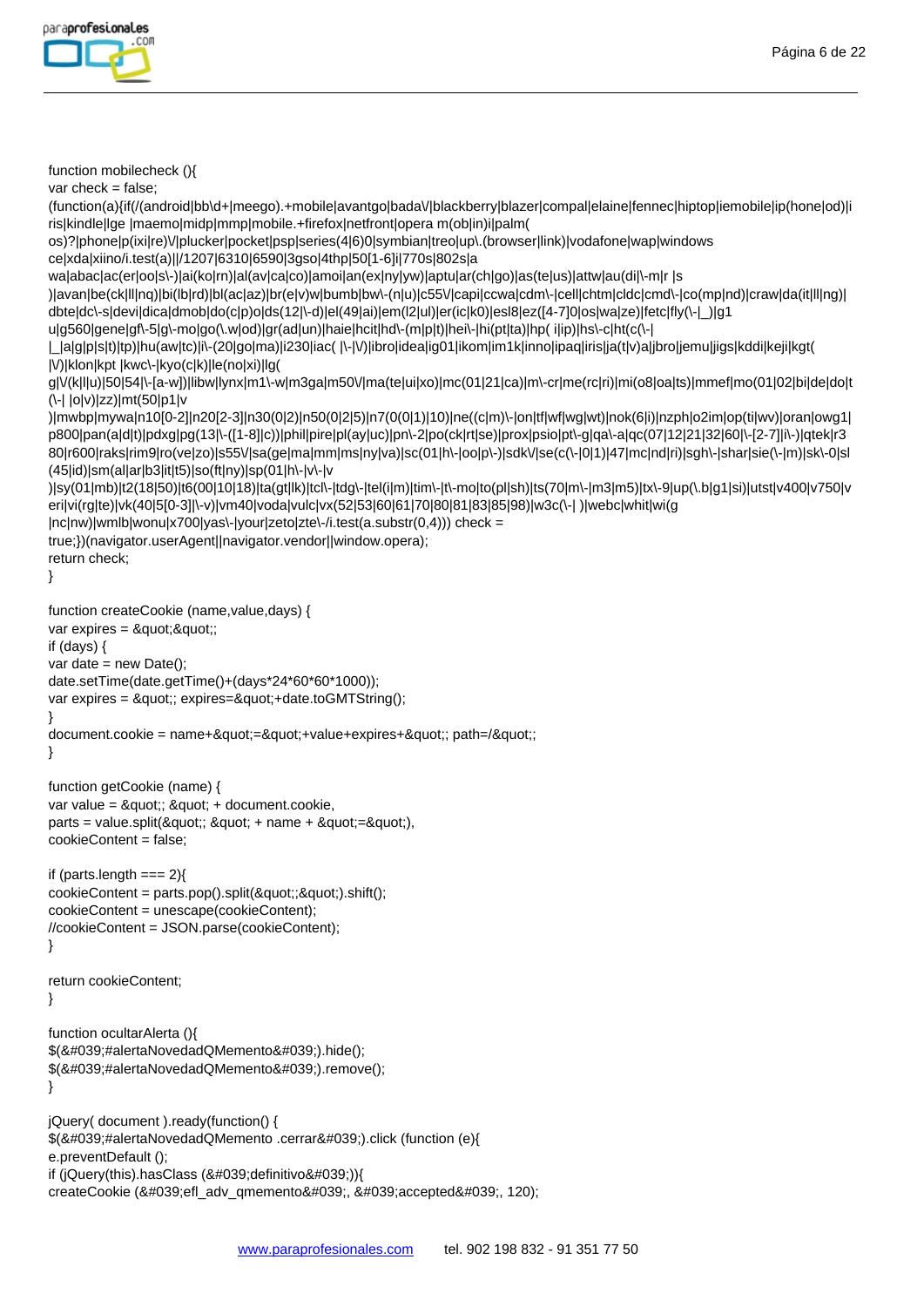} else{ createCookie ('efl\_adv\_qmemento', 'accepted'); } ocultarAlerta (); }); if (!mobilecheck ()){ if (!getCookie ('efl\_adv\_qmemento')){  $$(8#039; #alertaNovedadQMemento').show();$ var tmp = setTimeout (ocultarAlerta, 30000); } } else{

ocultarAlerta (); }

});

Mostar menú

Mementos

Catálogo de Publicaciones

QMemento

**QMementix** 

Bases de Datos Jurídicas

eBooks Gratuitos

Formación

Gestión de Despachos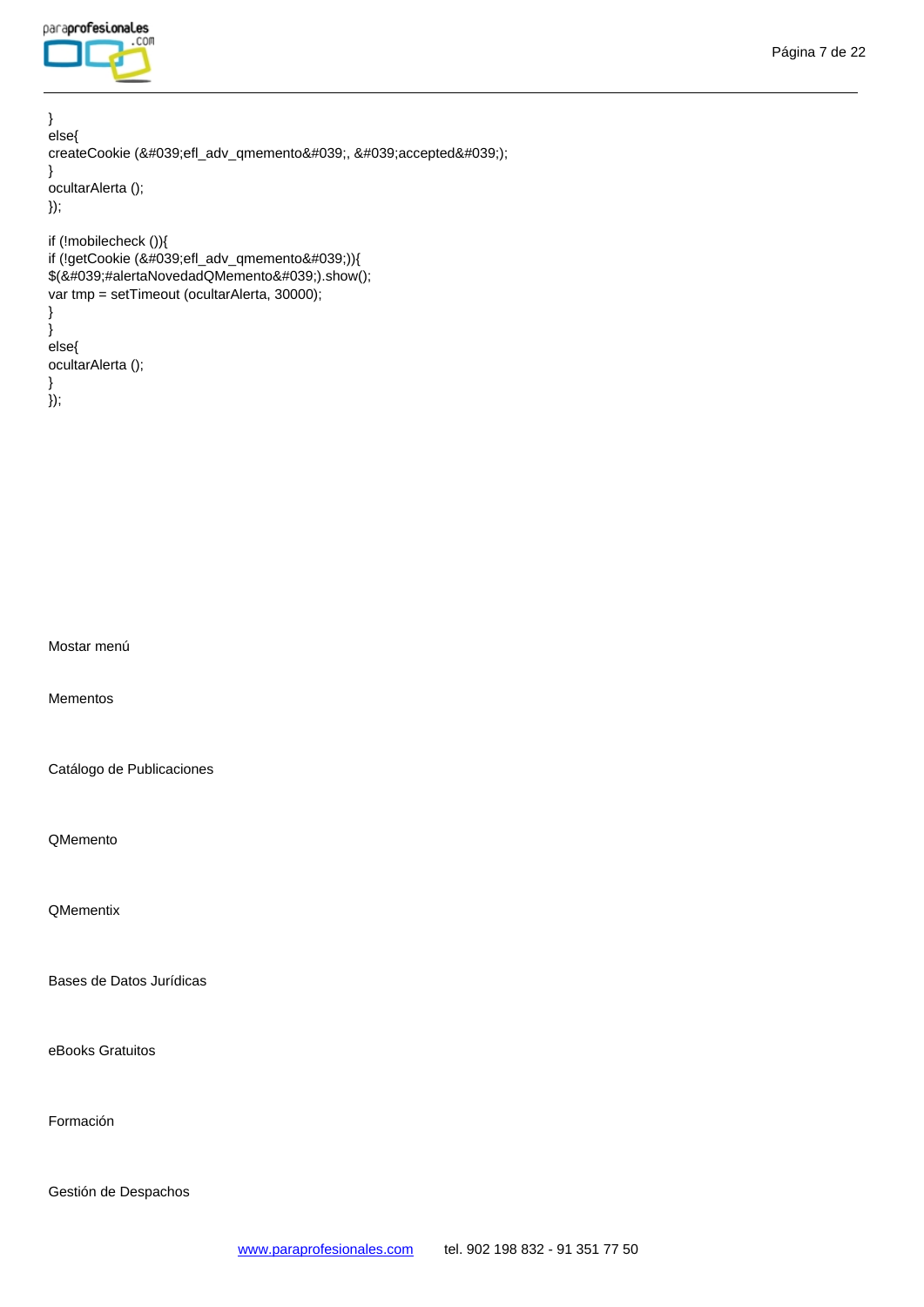

Mementos en Móviles

ADN

Actualidad Mementos

Revistas Jurídicas

Extras Mementos

Término a buscar

Save

Catálogo > Mementos

Edición: 2018 Páginas: 950 Aprox. Aparición: 23/10/2017 ISBN: 978-84-17162-27-6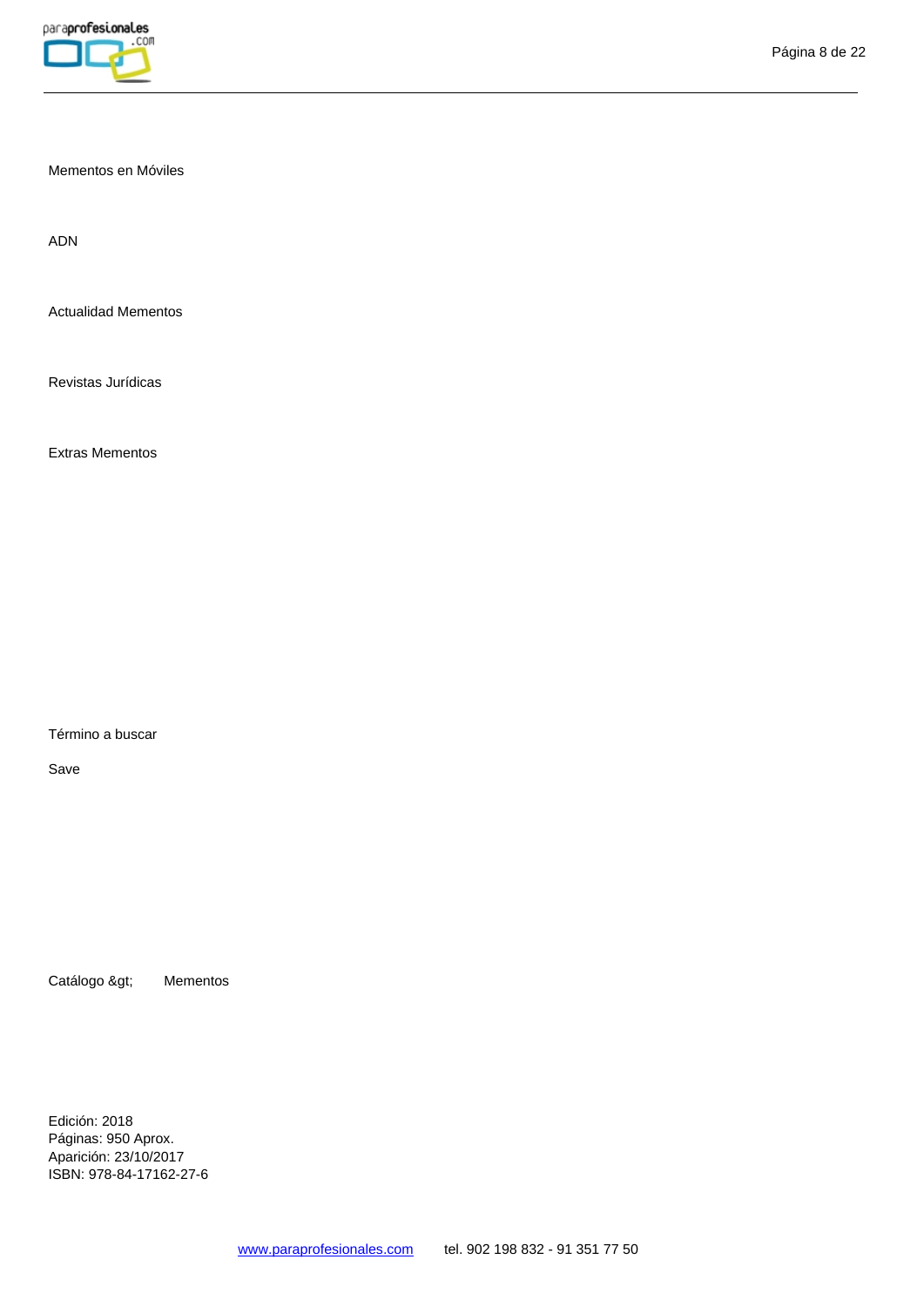

Memento Cierre Fiscal-Contable Ejercicio 2017

Memento Cierre Fiscal-Contable Ejercicio 2017

4 estrellas 5 opiniones Opina sobre este memento

Una obra imprescindible para afrontar una adecuada planificación y desarrollo del cierre fiscal del ejercicio 2017.Rigurosamente actualizado con todas las novedades fiscales y contables recientemente introducidas.Una guía de gran utilidad en el proceso de revisión y cierre de las principales partidas que conforman el balance de una empresa.Aborda el estudio de los principales aspectos que afectan a la valoración y registro contable de los principales subgrupos de cuentas.

Opinión de los clientes Ventajas Novedades Condiciones Sumario

10% dto. en formato papel hasta 23 de octubre de 2017. Suscripción en prepublicación. Precios especiales por comprar papel + electrónico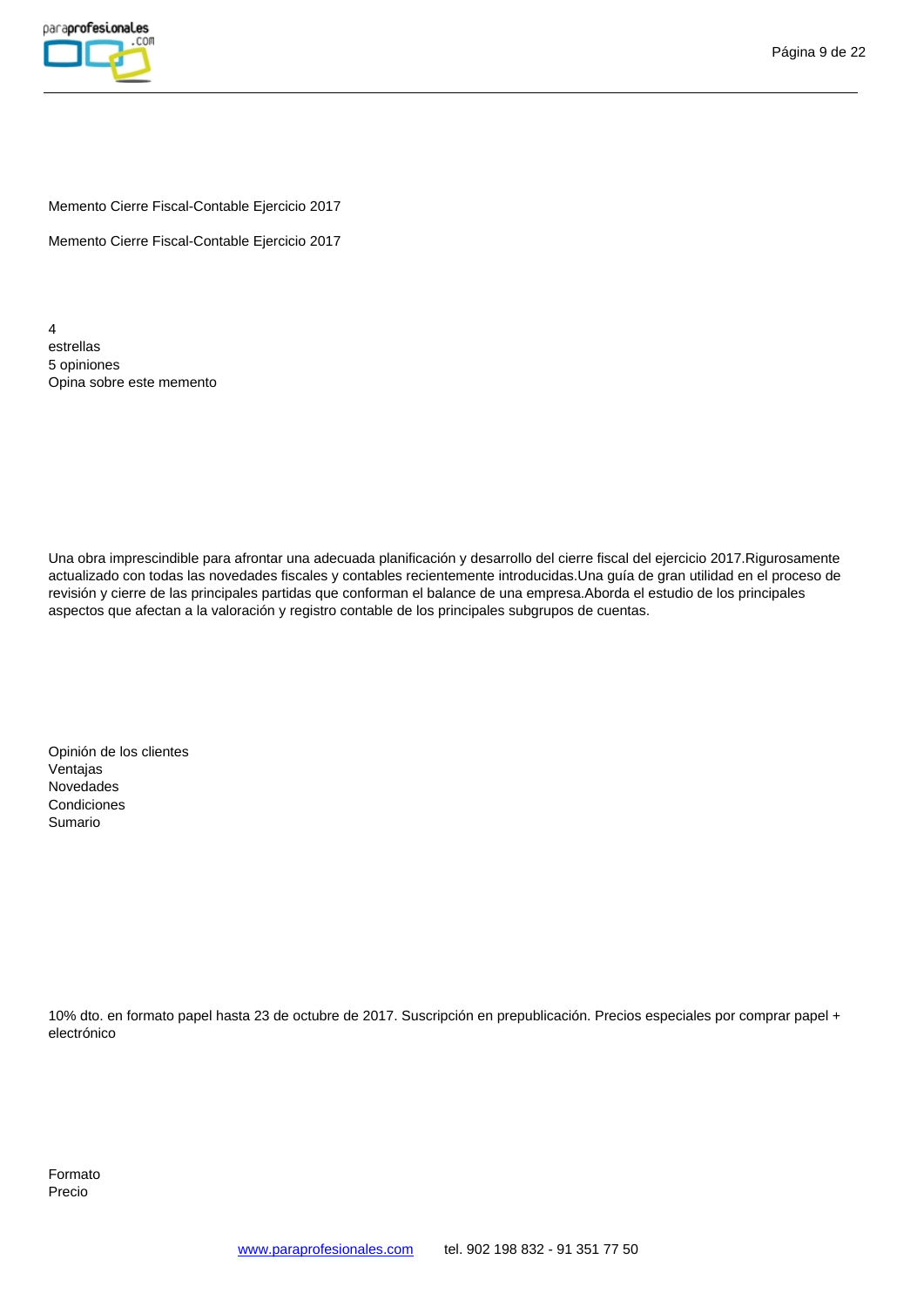

En Papel 10%

112,50 € + IVA 125,00 €

En Móvil 5%

116,85 € + IVA 123,00 €

Consulta tus Mementos desde tu tableta y Smartphone con acceso, incluso sin conexión a internet, a través de iMemento.

Cerrar iMemento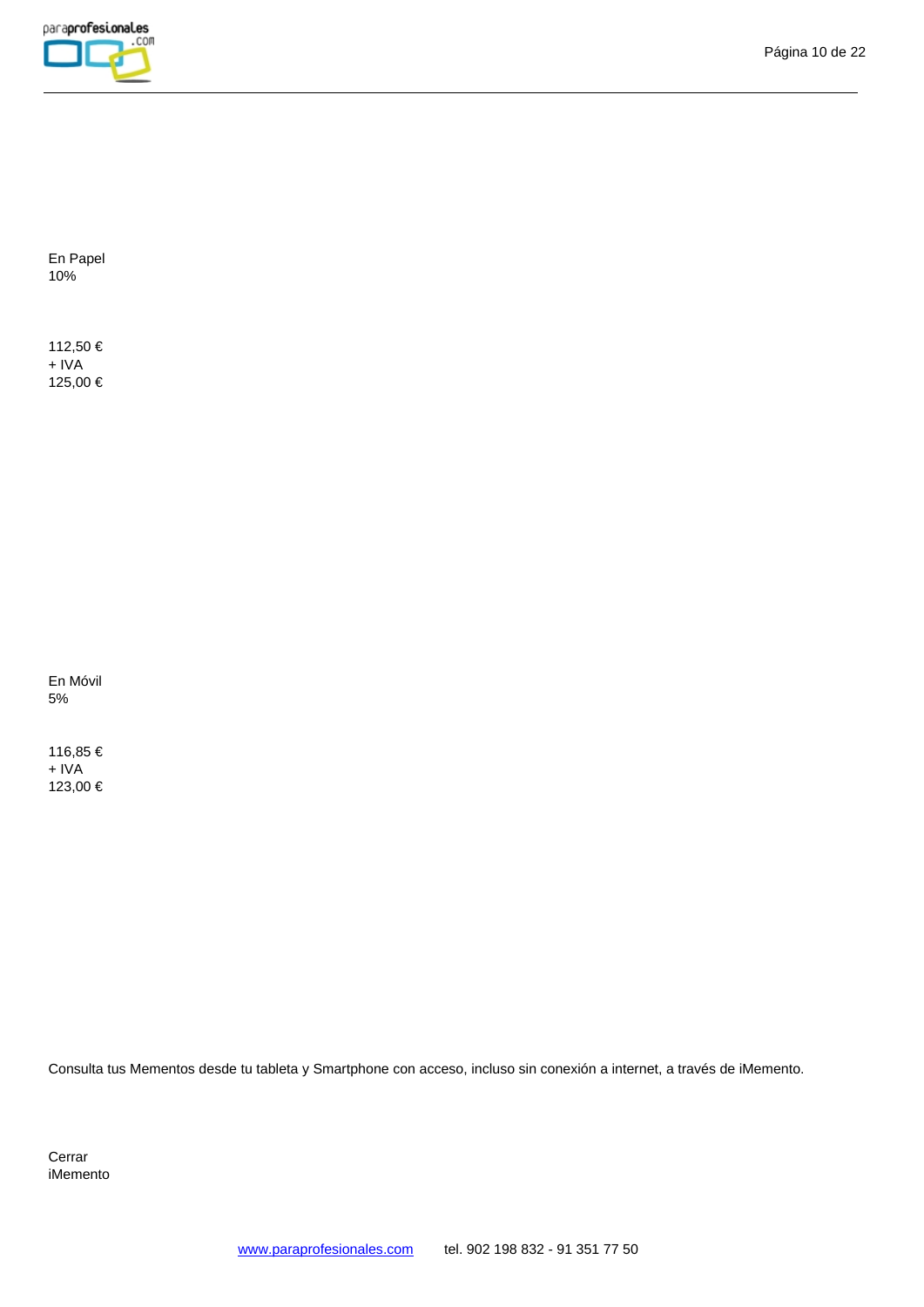

iMemento es la aplicación para móvil y tableta del Memento. iMemento te permite consultar y realizar búsquedas de forma rápida en tu Memento, agregar notas y marcadores en el texto, trabajar con varios Mementos a la vez, es el mejor complemento de tu Memento en Papel.

Más detalles sobre iMemento

En Internet 5%

154,85 € + IVA 163,00 €

Accede desde Internet a tus Mementos actualizados y conectados con otros Mementos a través de QMementix.

Cerrar **QMementix** 

QMementix es la versión online del Memento, además de una consulta rápida y eficaz, podrás copiar y pegar los textos del Memento, imprimirlos, exportarlos, añadir notas en los márgenes, crear dossieres, etc.

Más detalles sobre QMementix

Comprar ahora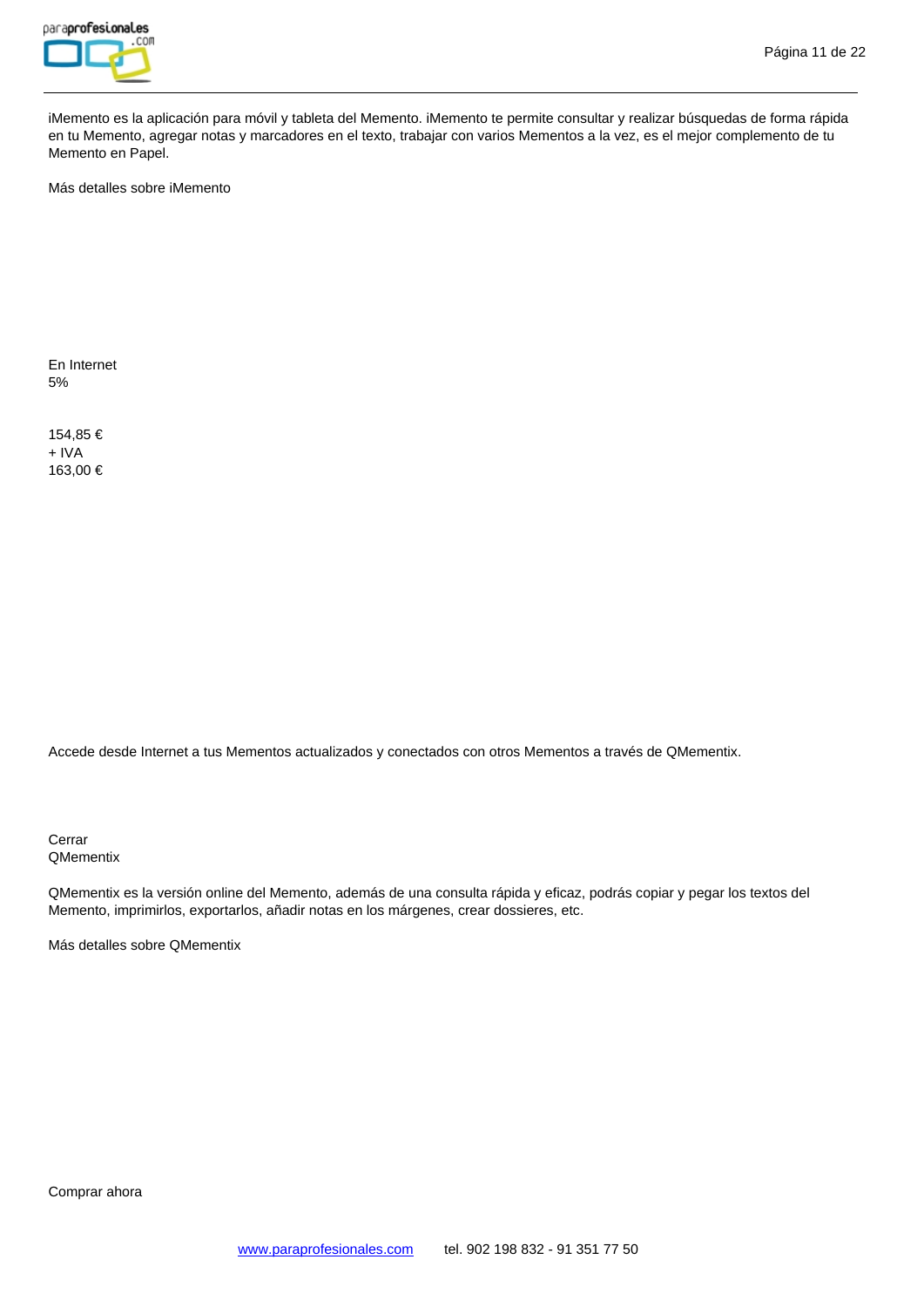Quien compró este Memento también compró

En Papel En Móvil Digital

Mementos

Memento Contable 2018

159,00 € + IVA

Desde 143,10 € + IVA

Ver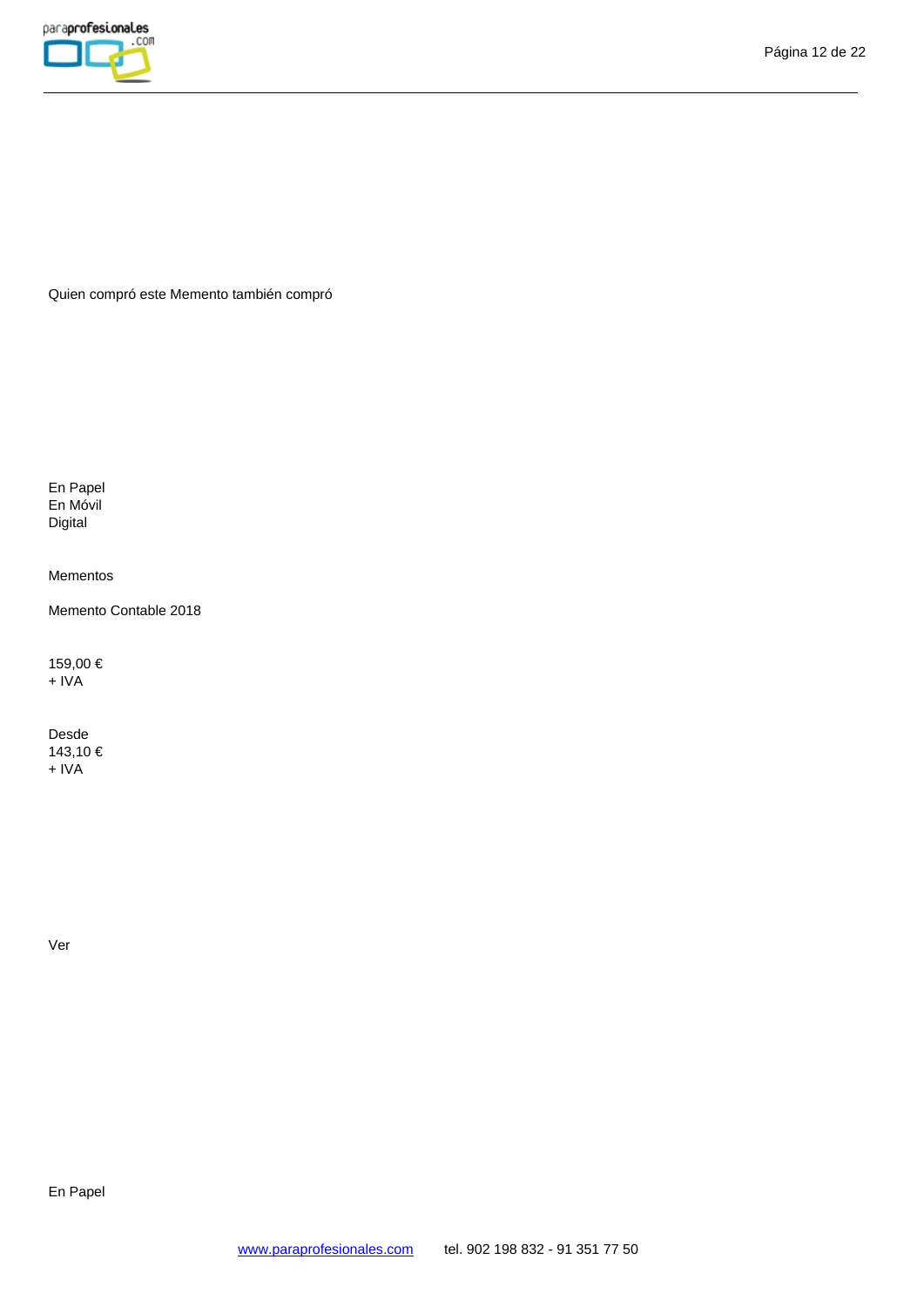En Móvil Digital

Mementos

Memento Fiscal 2017

158,00 € + IVA

Desde 150,10 € + IVA

Ver

# En Papel

Códigos Básicos

Ley de Sociedades de Capital

5,77 € + IVA

Ver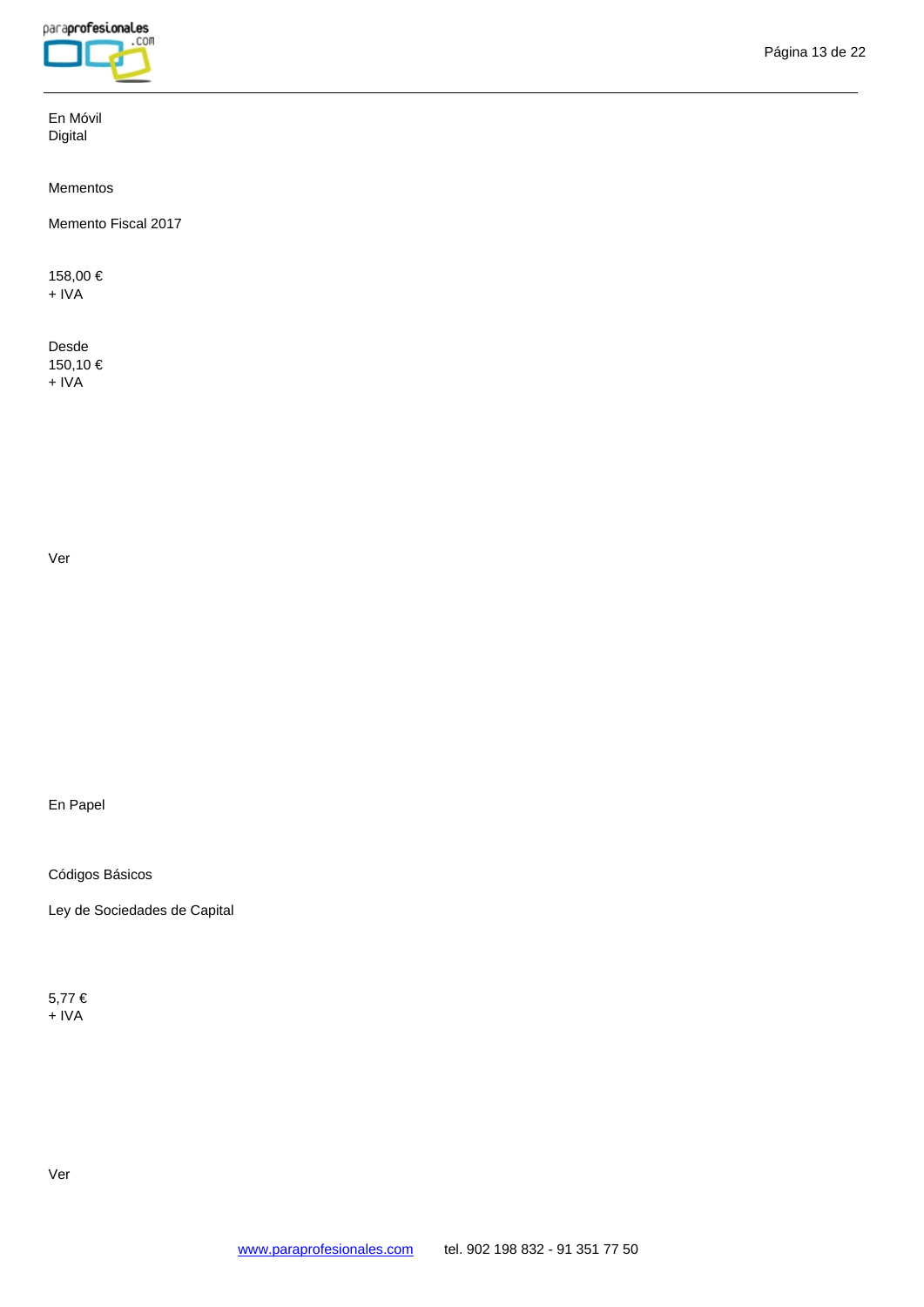

En Papel En Móvil Digital

Mementos

Memento Sociedades Mercantiles 2018

161,00 € + IVA

Desde 144,90 € + IVA

Ver

Más sobre Memento Cierre Fiscal-Contable Ejercicio 2017

Opinión de los clientes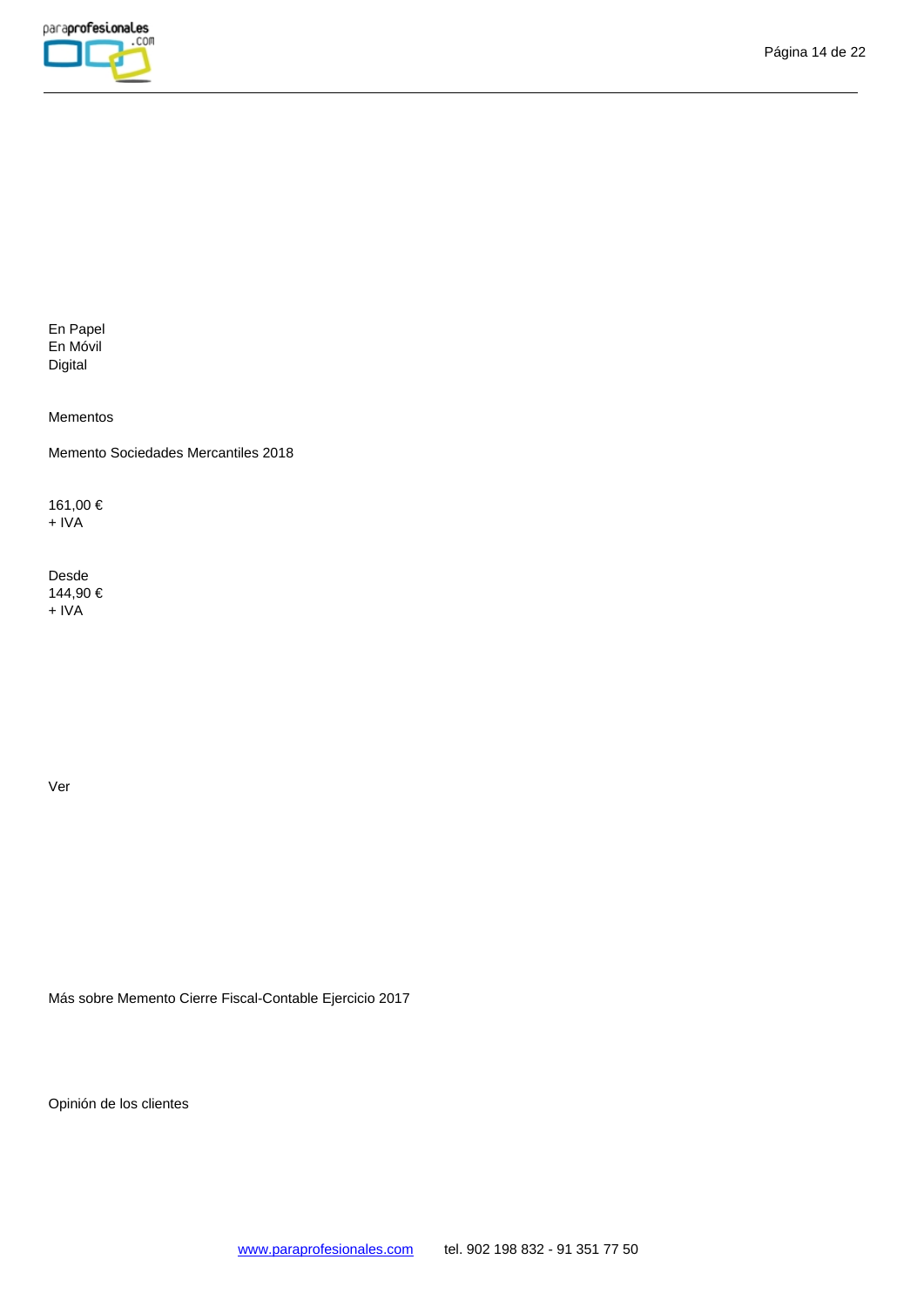

5 opiniones de los usuarios

José Echevarría

Calidad: 5 estrellas Actualizaciones: 5 estrellas

Facilidad: 5 estrellas

Muy útil y completo con mucha casuística

daniel mira

Calidad: 4 estrellas Actualizaciones: 4 estrellas

Facilidad: 3 estrellas

es una obra de actualidad

Carmen Asensio

Calidad: 5 estrellas Actualizaciones: 4 estrellas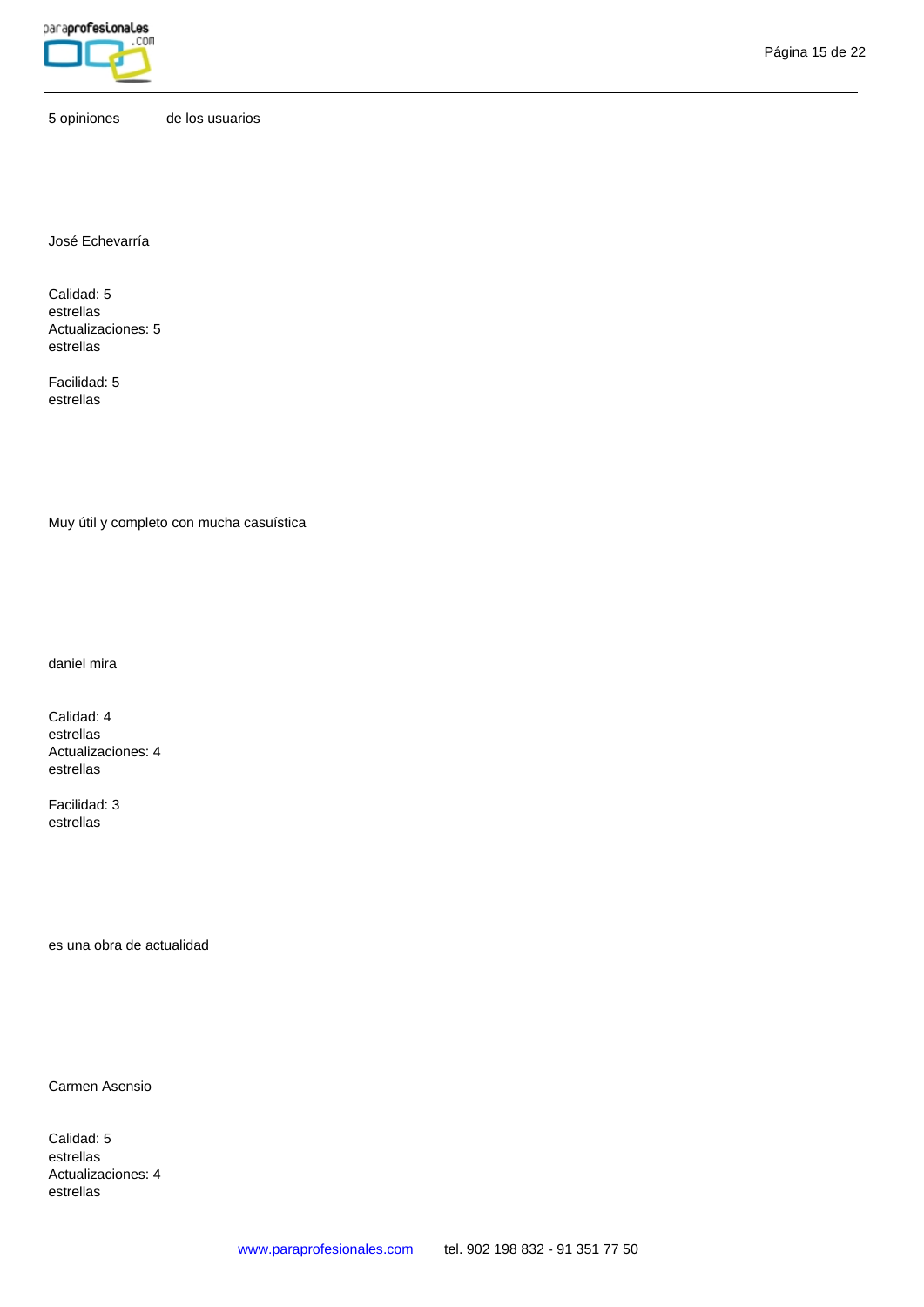

Facilidad: 5 estrellas

La calidad es buena y es facil de consultar

Manuela Castro

Calidad: 4 estrellas Actualizaciones: 4 estrellas

Facilidad: 4 estrellas

calída y facíl comprension

rodrigo alonso

Calidad: 4 estrellas Actualizaciones: 3 estrellas

Facilidad: 4 estrellas

debería la obra tener referencias al IRPF por su relación con el I.S. y la tributación de las rentas tanto en el IRPF como en el IS. Comentar la incidencia tanto en el IRPF como en el IS de las distintas operaciones.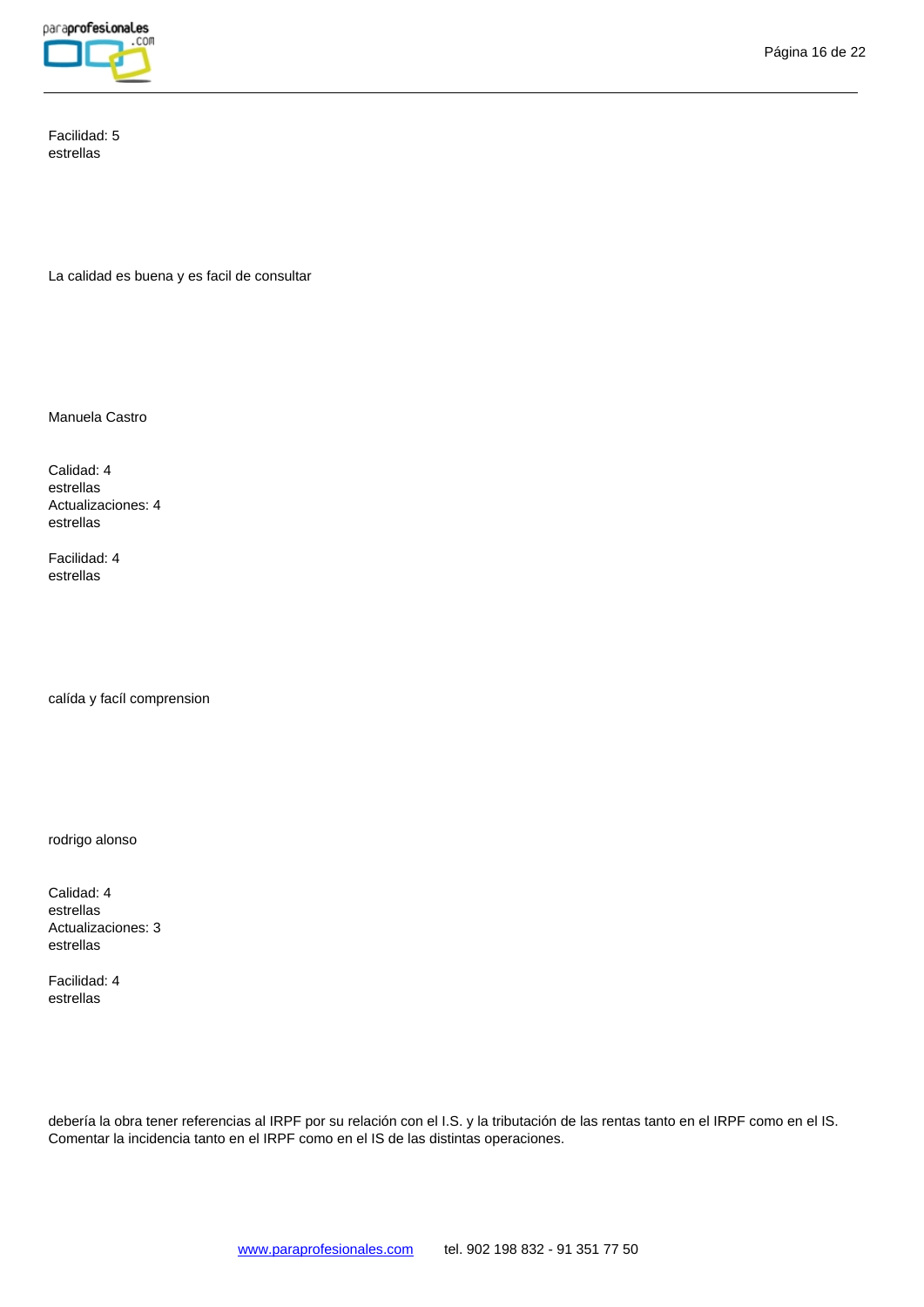

4.20000000 5

Ventajas

El Memento Cierre Fiscal-Contable. Ejercicio 2017 presta especial atención a aquellas partidas que suelen tener mayor trascendencia en el proceso de cierre fiscal del ejercicio y en la determinación del gasto contable por el Impuesto sobre Sociedades.

Incluye numerosos ejemplos prácticos que clarifican el estudio teórico. Una herramienta estructurada siguiendo el orden lógico y la metodología práctica más habitual en este proceso. Analiza uno a uno los nueve grupos del Plan General de Contabilidad.

Estudia las principales normas contables españolas (PGC, Resoluciones del ICAC, Documentos de AECA), así como el tratamiento de todas estas partidas en el ámbito de las normas internacionales de contabilidad.

Aborda también el estudio de aquellos elementos necesarios en el proceso de cierre, pero que no tienen reflejo directo en la contabilidad.

Incluye nuevos supuestos y ejemplos prácticos en algunas de las cuestiones más discutidas por la Administración tributaria en la aplicación del IS (gastos financieros, pagos fraccionados, etc.).

Novedades

Incorpora todas las novedades fiscales y contables aplicables en el ejercicio 2017:

Limitación de la deducción de gastos procedentes de pérdidas por deterioro de créditos y otros activos, así como de determinadas provisiones para grandes empresas.

Novedades en la tributación de las rentas negativas procedentes de la transmisión de participaciones.

Modificaciones en el régimen aplicable al deterioro de determinadas participaciones y a las disminuciones de valor originadas por aplicación del criterio del valor razonable de determinadas participaciones.

Modificación del régimen de exención de participaciones y establecimientos permanentes

Limitación a la compensación de bases imponibles negativas para grandes empresas.

Modificaciones en las deducciones para evitar la doble imposición internacional.

Limitación de la aplicación de las deducciones por doble imposición para grandes empresas.

Nueva regulación de las deducciones por inversiones en producciones cinematográficas y series audiovisuales y actualización de acontecimientos de excepcional interés público.

Restablecimiento del pago fraccionado mínimo para grandes empresas.

Nuevos modelos de pagos fraccionados.

Nuevo mecanismo de reversión de los deterioros de valor de participaciones que resultaron fiscalmente deducibles en períodos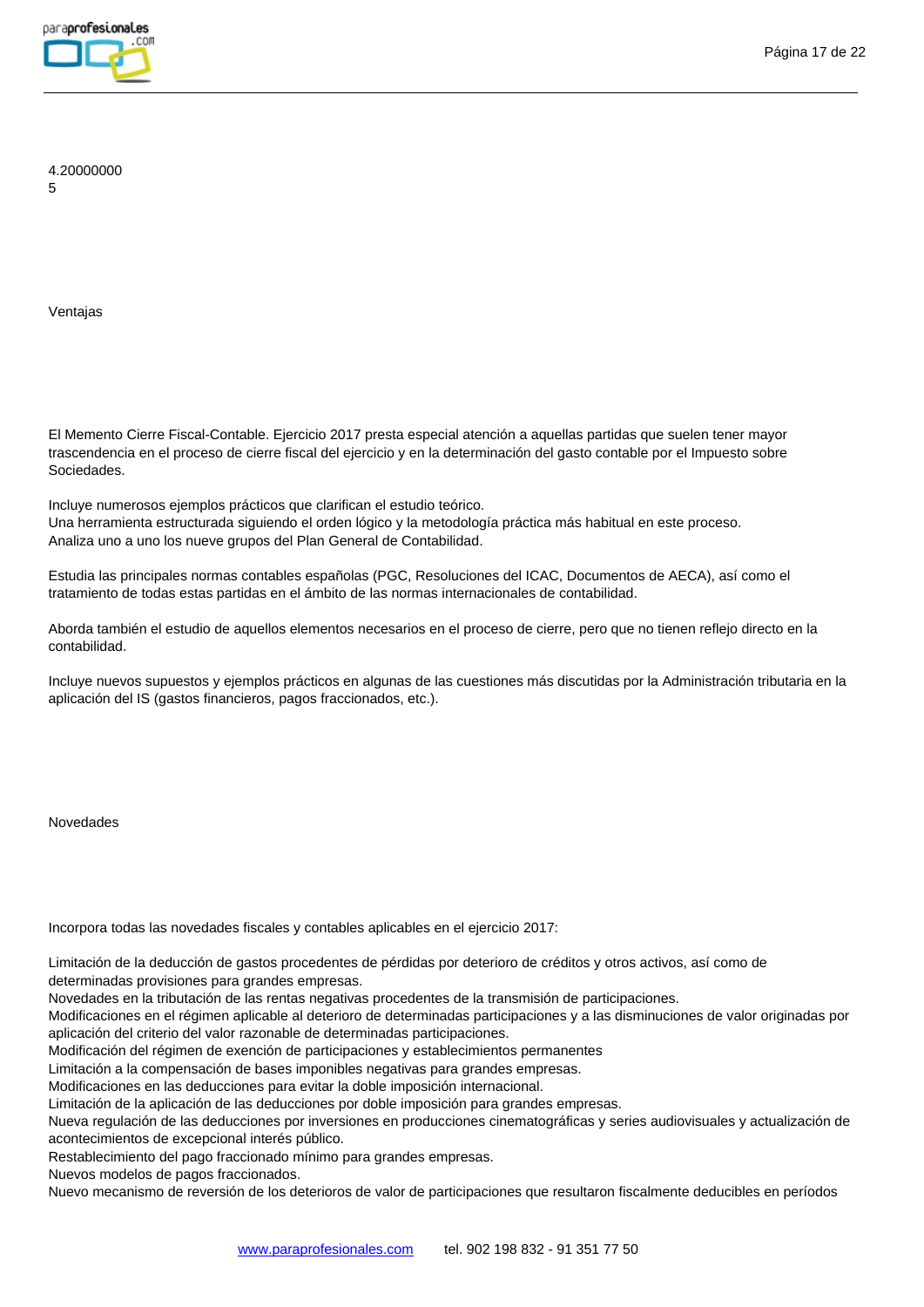

impositivos previos a 2013.

Modificación del importe a incluir en la base imponible cuando se transmitan establecimientos permanentes que hayan obtenido rentas negativas en el extranjero deducibles, generadas en períodos impositivos iniciados antes del 1-1-2013.

Nuevo modelo del informe país por país relativo a operaciones vinculadas.

Nuevos modelos de obligaciones de información y otras obligaciones tributarias.

Actualización de todas las novedades introducidas por la Ley 27/2014 del Impuesto sobre Sociedades, ajustando el contenido al tratamiento fiscal previsto para el ejercicio 2017.

Incorporación de las novedades introducidas en materia contable sobre el tratamiento del inmovilizado intangible y, en particular, del fondo de comercio.

Nueva doctrina y jurisprudencia tributaria.

#### Condiciones

Condiciones del precio especial en prepublicación:

Envío Prioritario de tu Memento en cuanto se publique.

Comodidad: con cada nueva edición renovaremos automáticamente tu suscripción avisándote con suficiente antelación para que puedas interrumpirla o aumentarla en cualquier momento.

10% de descuento sobre el precio de la nueva edición del Memento en papel. Precio especial válido hasta la fecha de publicación. Para poder beneficiarte del precio especial, deberás abonar tu pedido antes de la entrega de la obra.

### Sumario

Plan General

PARTE PRIMERACapítulo 1. Financiación básica Capítulo 2. Activo no corrienteCapítulo 3. ExistenciasCapítulo 4. Acreedores y deudores por operaciones comerciales Capítulo 5. Cuentas financieras Capítulo 6. Compras y gastosCapítulo 7. Ventas e ingresosCapítulo 8. Gastos imputados al patrimonio neto Capítulo 9. Ingresos imputados al patrimonio neto PARTE SEGUNDA Capítulo 10. Período impositivo y devengo Capítulo 11. Bases imponibles negativasCapítulo 12.Tipos de gravamen y cuota íntegraCapítulo 13. Deducciones por doble imposición interna e internacional Capítulo 14. Bonificaciones en la cuotaCapítulo 15. Deducciones para incentivar la realización de determinadas actividades

PARTE TERCERACapítulo 16. Regímenes especiales: empresas de reducida dimensión, consolidación y reor- ganizaciones empresariales

```
ANEXOS
TABLA ALFABÉTICA
```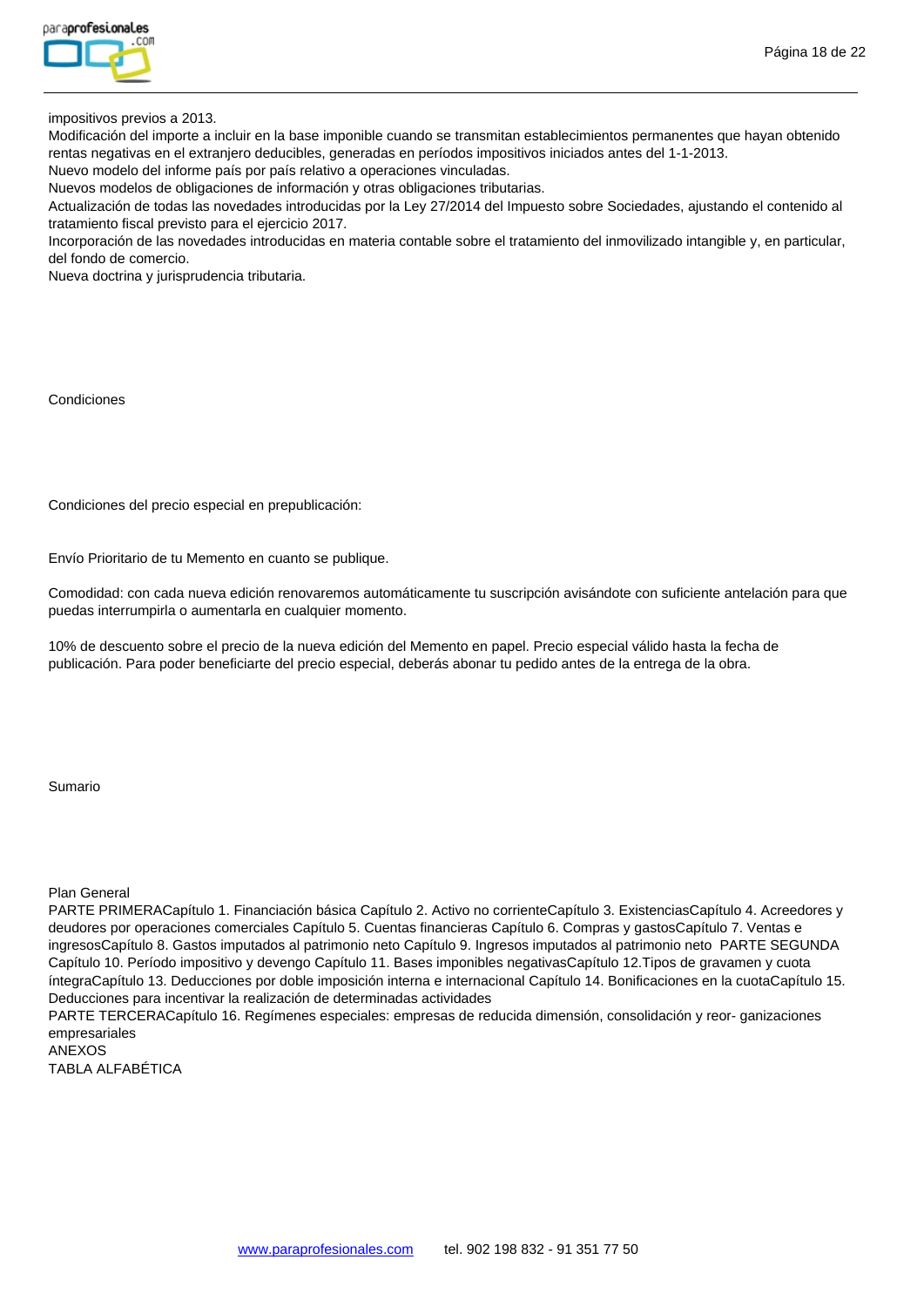

Atención al cliente

902 443 355 912 108 000 8:30-20:00 (L-V) clientes@lefebvreelderecho.com

Envío gratuito a partir de 30€

\* Aplicable a Península y Baleares 24 - 72 horas \* Excepto obras en prepublicación

Garantía de devolución

2 meses

\* 15 días para producto electrónico

Atención al cliente

Formas de Pago

Preguntas frecuentes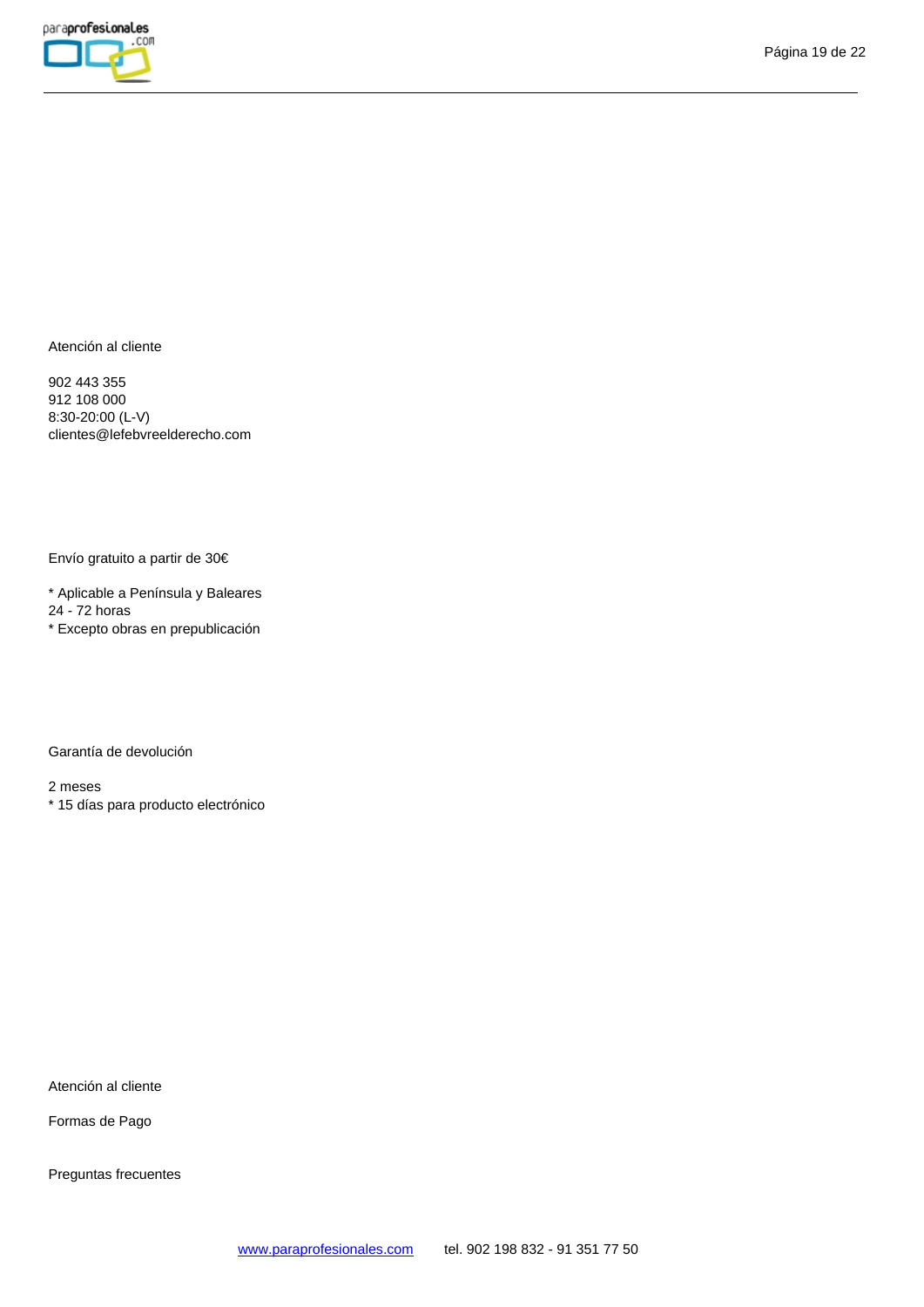

## Contacto

Productos

Mementos

Mementos de Autor

Mementos Expertos

QMemento

Mementos en Móviles

**QMementix** 

Quiénes somos

Lefebvre El Derecho

**Newsletter** 

Suscríbete a nuestro boletín de novedades y recibirás gratis un ebook.

Enviar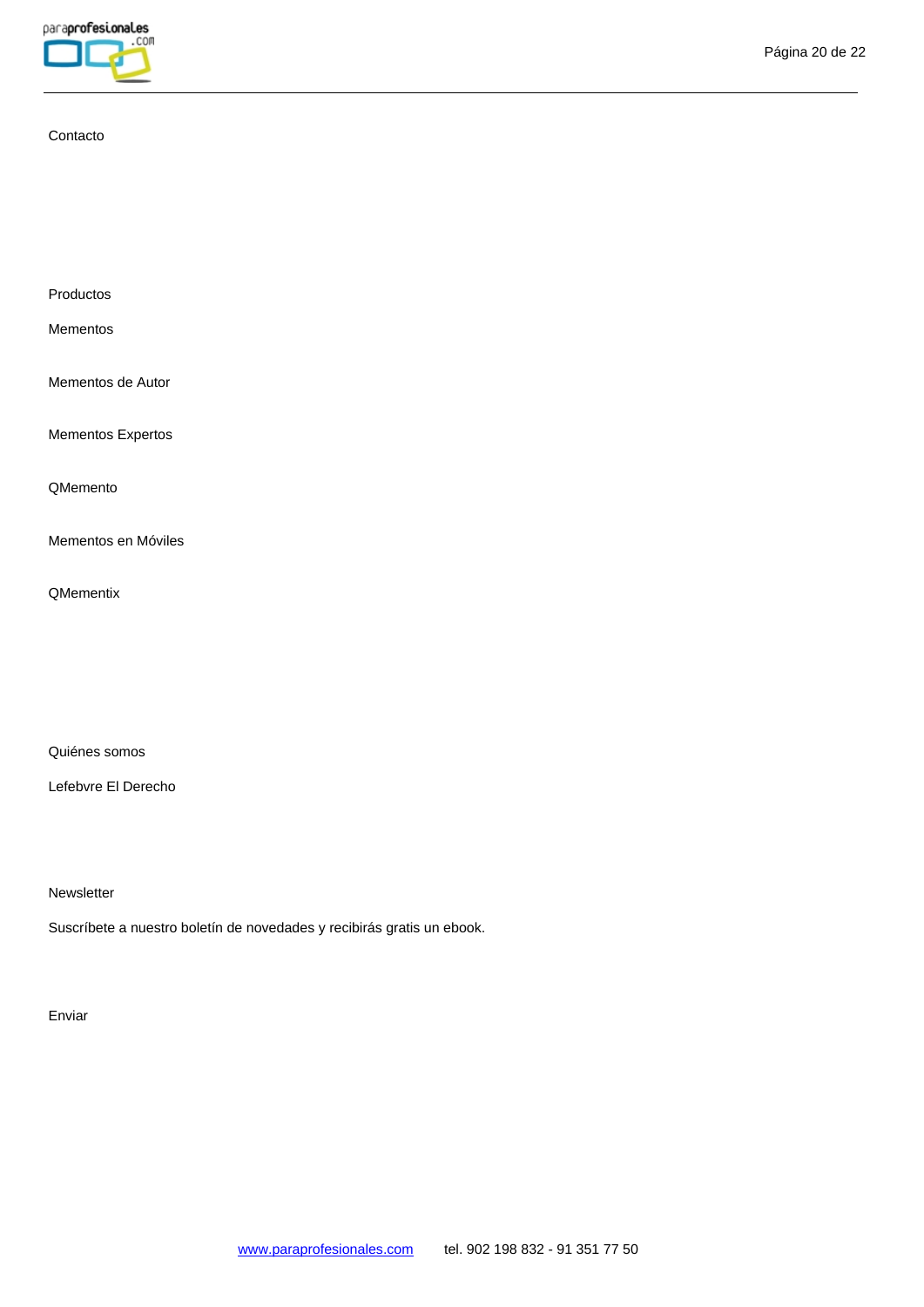

Accede a los Mementos desde las soluciones

Métodos de pago

Redes Sociales

LinkedIn

**Twitter** 

Facebook

YouTube

Catálogo

Política de privacidad

Política de cookies

Condiciones de contratación

Redirect sitemap